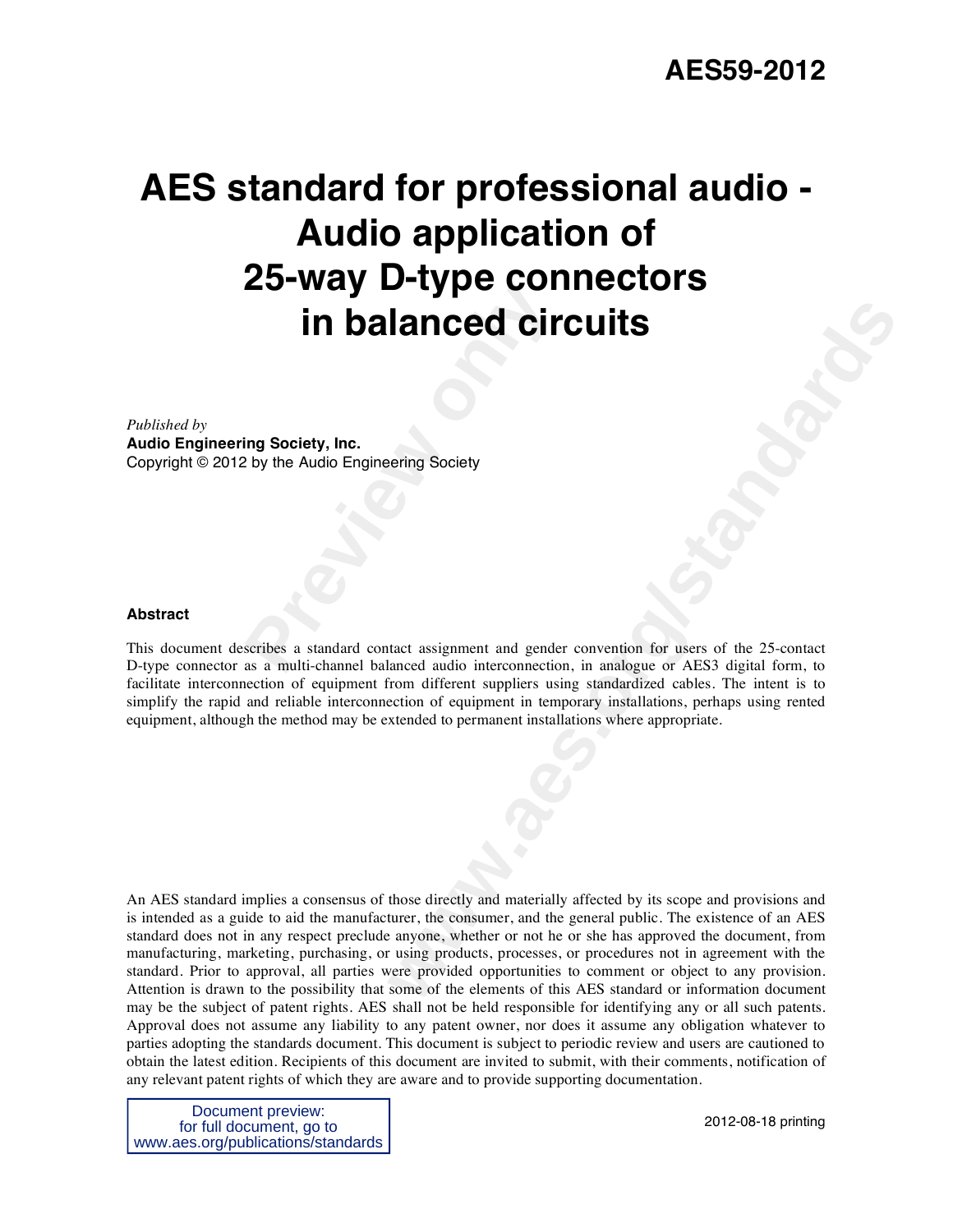### **Contents**

| March 1 |
|---------|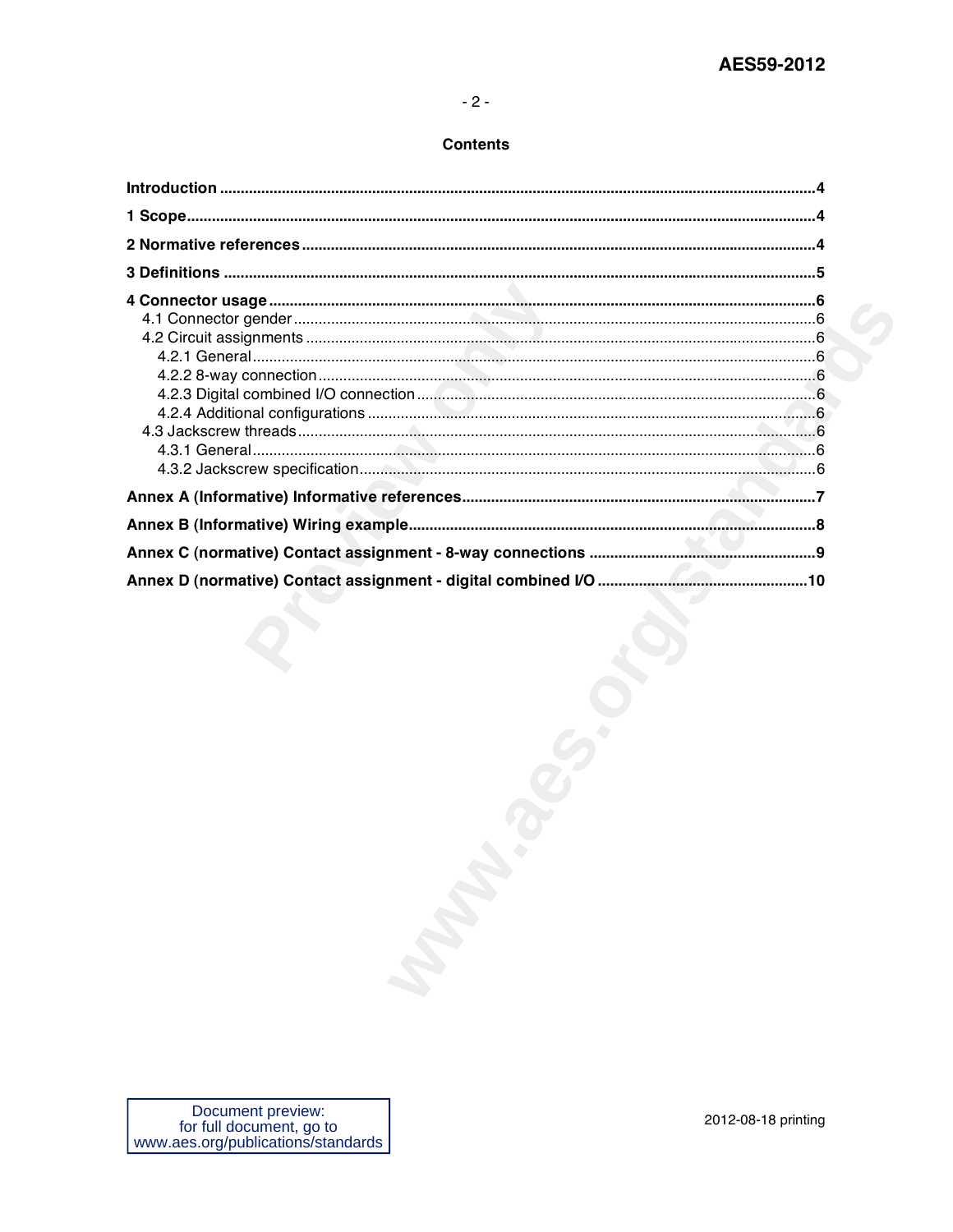#### - 3 -

#### **Foreword**

This foreword is not part of the AES59-2012 *AES standard for professional audio - Audio application of 25 way D-type connectors in balanced circuits.* 

The standard was proposed by S. Drummond and developed under project AES-X183 by the SC-05-02 working group on Audio Connectors.

ie writing group that developed this document in d<br>jorn, S. Drummond, R. van der Hilst, G. Hinton, M.<br>Lane, P. Treleaven, J. Woodgate, M. Yonge.<br>up SC-05-02 . van der Histon, M. Natter, M. Poimboevf. R. Rayburn, J.<br>Voodgate. M. Yonge.<br>**Web School of Action**<br>State on normative language The members of the writing group that developed this document in draft are: R. Ajemian, J. Brown, R. Caine, R. Chinn, K. Dalbjörn, S. Drummond, R. van der Hilst, G. Hinton, M. Natter, M. Poimboeuf, R. Rayburn, J. Schmidt, D. Tosti-Lane, P. Treleaven, J. Woodgate, M. Yonge.

R. Rayburn Chair, working group SC-05-02

#### **Note on normative language**

In AES standards documents, sentences containing the word "shall" are requirements for compliance with the document. Sentences containing the verb "should" are strong suggestions (recommendations). Sentences giving permission use the verb "may". Sentences expressing a possibility use the verb "can".

Document preview: for full document, go to www.aes.org/publications/standards

2012-08-18 printing